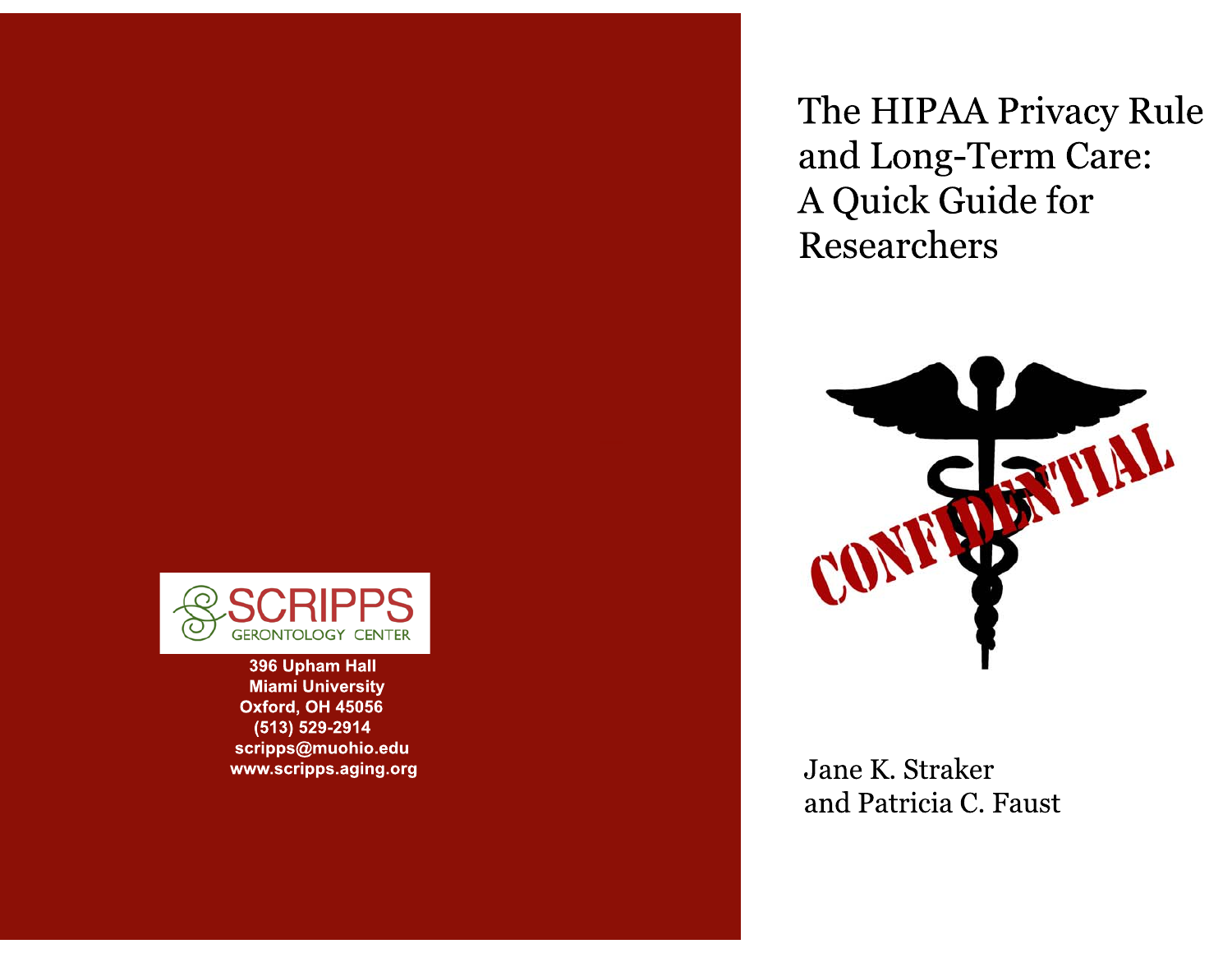research organization, or the research sponsor nor may they be related to any individual who is part of these organizations; and members may not have conflicts of interest in regard to the projects that come under their review.

**Protected Health Information (PHI)**: This is individually identifiable health information that is transmitted by electronic media, maintained in electronic media, or shared in any other form or medium. The 18 types of Protected Health Information (PHI) are: names, geographic subdivisions smaller than a state (street address, city, county, precinct, zip code (allowing the retention of the first three digits of zip codes if the zip code area contains more than 20,000 people), all date elements except the year (for example, admission date, birth date, or discharge date), all ages over 89 (allowing for ages to be collapsed into one category labeled "90 and over"), telephone numbers, fax numbers, e-mail addresses, Social Security numbers, medical record numbers, health plan numbers, account numbers, certificate or license numbers, vehicle identification/serial numbers/license plate numbers, device identification/serial numbers, URLs, internet protocol (IP) addresses, biometric identifiers (for example, fingerprints, voiceprints, and dental x-rays), full-face photographs and comparable images, and any other unique identifying number, characteristic, or code.

**Separate Unit:** A distinct entity housed within a larger organization. Sometimes a hospital is considered a separate entity within the larger university. In this case the hospital employees would be considered "covered entities" but the university researchers would not.

**Waiver of Authorization**: Written authorization from the Institutional Review Board (IRB) or Privacy Board that fully or partially waives the HIPAA requirement for individual participant authorization. Before a waiver is granted the IRB or Privacy Board must be satisfied that the participants' privacy and welfare will not be adversely affected by the researcher's use of protected health information.

# **The HIPAA Privacy Rule and Long-Term Care: A Quick Guide for Researchers**

**Jane K. Straker and Patricia C. Faust** Scripps Gerontology Center Miami University, Oxford, Ohio May 2005



Acknowledgments: Our appreciation goes to William Ciferri, Marshall Kapp, J.D., Roland Hornbostel, J.D., and Ian M. Nelson, M.G.S., for their comments on earlier versions of this brochure. Any errors remaining are the responsibility of the authors. Thanks to Valerie Wellin for her layout and editorial expertise.

This research was funded as part of a grant from the Ohio General Assembly, through the Ohio Board of Regents to the Ohio Long-Term Care Research Project. Reprints are available from Scripps Gerontology Center, Miami University, Oxford, OH 45056; scripps@muohio.edu; (513) 529-2914; FAX (513) 529-1476.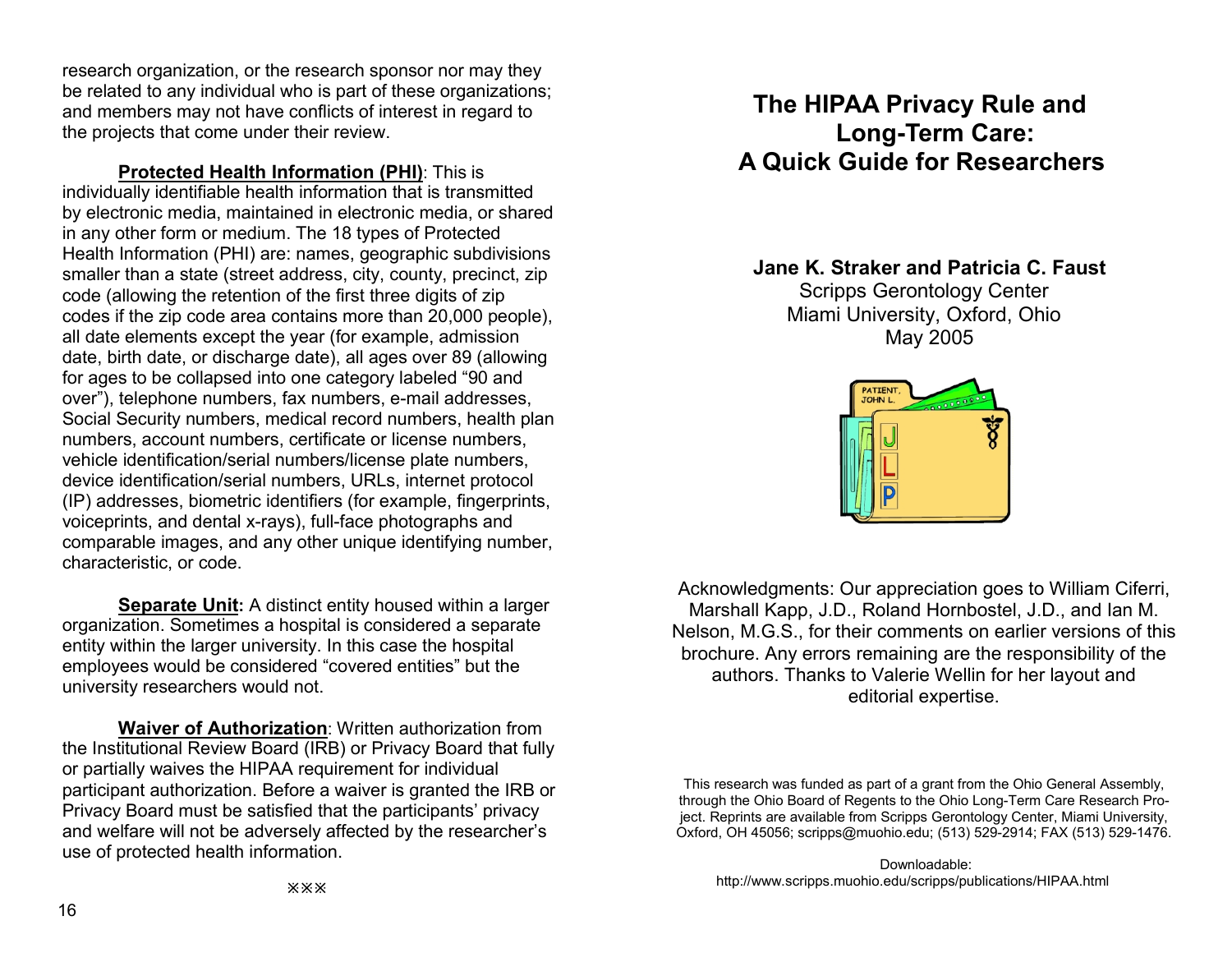**Institutional Review Board (IRB)**: An IRB is a board or other group designated by an institution to review the legal and ethical aspects of research involving humans as subjects. The board is comprised of individuals from the organization, as well as outside representatives. Board members should have research expertise and an understanding of the issues involved in human subjects protections. IRBs have authority to approve of, disapprove of, or require modifications to all research activities covered by the federal human subjects rule (45 CFR 46). Hospitals, academic medical centers, government units, universities, and others engaged in research activities involving human subjects have their own designated IRBs or submit their protocols to an outside IRB for review.

**Limited Data Set:** The following identifiers must be removed from the health information if the data are to qualify as part of a limited data set: names; postal address information, other than city, state, and zip code; telephone numbers; fax numbers; electronic mail addresses; social security numbers; medical record numbers; health beneficiary numbers; account numbers; certification/license numbers; vehicle identifiers and serial numbers, including license plate numbers; device identifiers and serial numbers; web universal resource locators (URLs); internet protocol (IP) address numbers; biometric identifiers, including fingerprints and voiceprints; and full-face photographic images and any comparable images. The limited data set can be used for purposes of research, public health, or health care operations without the researcher obtaining an individual's authorization for its use or disclosure as long as a data use agreement is in place.

**Privacy Board:** A privacy board is an alternative to an Institutional Review Board developed for the purpose of reviewing requests for alteration or waivers of research authorizations under the HIPAA statute. Privacy boards and the rules for their establishment were authorized by the HIPAA Privacy Rule. Members must have varying backgrounds and professional competencies; each board must have at least one member who is not affiliated with the covered entity, the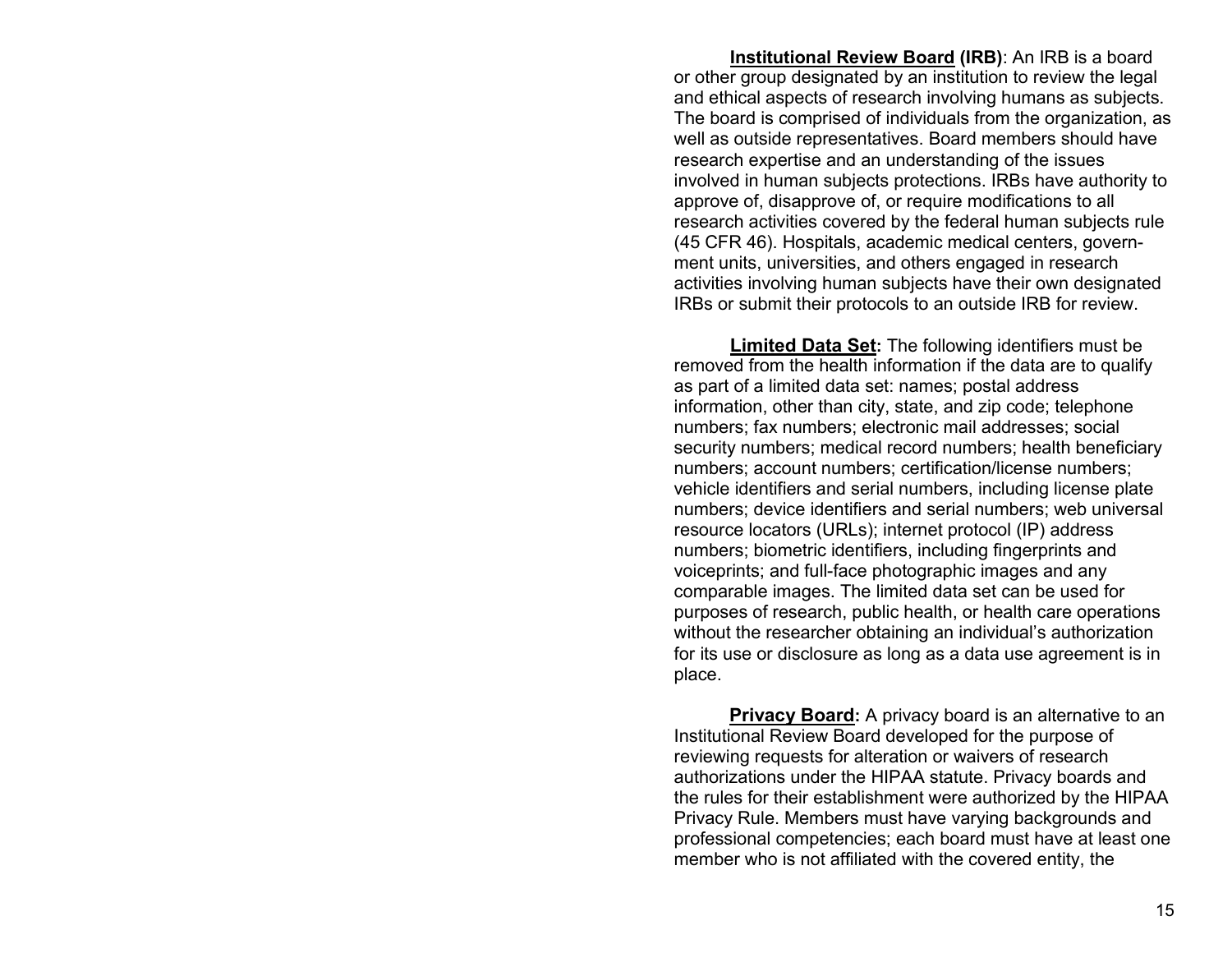**Data Use Agreement**: The means by which covered entities obtain satisfactory assurance that the recipient of the limited data set will use or disclose PHI in the data set only for specified purposes. A written data use agreement meeting the Privacy Rule's (HIPAA) requirements must be in place between the covered entity and the limited data set recipient.

**De-Identified Data**: De-identified data are those with the following personally identifiable items removed: names, geographic subdivisions smaller than a state (street address, city, county, precinct, zip code (allowing the retention of the first three digits of zip codes if the zip code area contains more than 20,000 people), all date elements except the year (for example, admission date, birth date, or discharge date), all ages over 89 (allowing for ages to be collapsed into one category labeled "90 and over"), telephone numbers, fax numbers, e-mail addresses, Social Security numbers, medical record numbers, health plan numbers, account numbers, certificate or license numbers, vehicle identification/serial numbers/license plate numbers, device identification/serial numbers, URLs, internet protocol addresses, biometric identifiers (for example, fingerprints, voiceprints, and dental x-rays), full-face photographs and comparable images, and any other unique identifying number, characteristic, or code.

**Health Insurance Portability and Accountability Act** 

**of 1996 (HIPAA)**: A Federal law that allows persons to qualify immediately for comparable health insurance coverage when they change their employment relationships. Title II, of HIPAA gives HHS the authority to mandate the use of standards for the electronic exchange of health care data; to specify what medical and administrative code sets should be used within those standards; to require the use of national identification systems for health care patients, providers, payers (or plans), and employers (or sponsors); and to specify the types of measures required to protect the security and privacy of personally identifiable health care information.<sup>2</sup>

## **Table of Contents**



| Who is affected by the HIPAA statute and implementing     |  |
|-----------------------------------------------------------|--|
|                                                           |  |
| What kind of information is covered by HIPAA? 4           |  |
|                                                           |  |
| How can long-term care research be conducted? 5           |  |
| Obtaining authorization from individuals to release PHI 6 |  |
|                                                           |  |
|                                                           |  |
| Obtaining a limited data set and data use agreement 8     |  |
|                                                           |  |
|                                                           |  |
|                                                           |  |
|                                                           |  |
|                                                           |  |
|                                                           |  |
|                                                           |  |
| HIPAA.                                                    |  |
|                                                           |  |
|                                                           |  |
|                                                           |  |
| Protected Health Information (PHI) 16                     |  |
|                                                           |  |
|                                                           |  |

<sup>&</sup>lt;sup>2</sup>Centers for Medicaid & Medicare Services. HIPAA Administrative Simplification Glossary. Retrieved March 9, 2005, from http://www.cms.hhs.gov/glossary/default. asp?Letter=ALL&Audience=7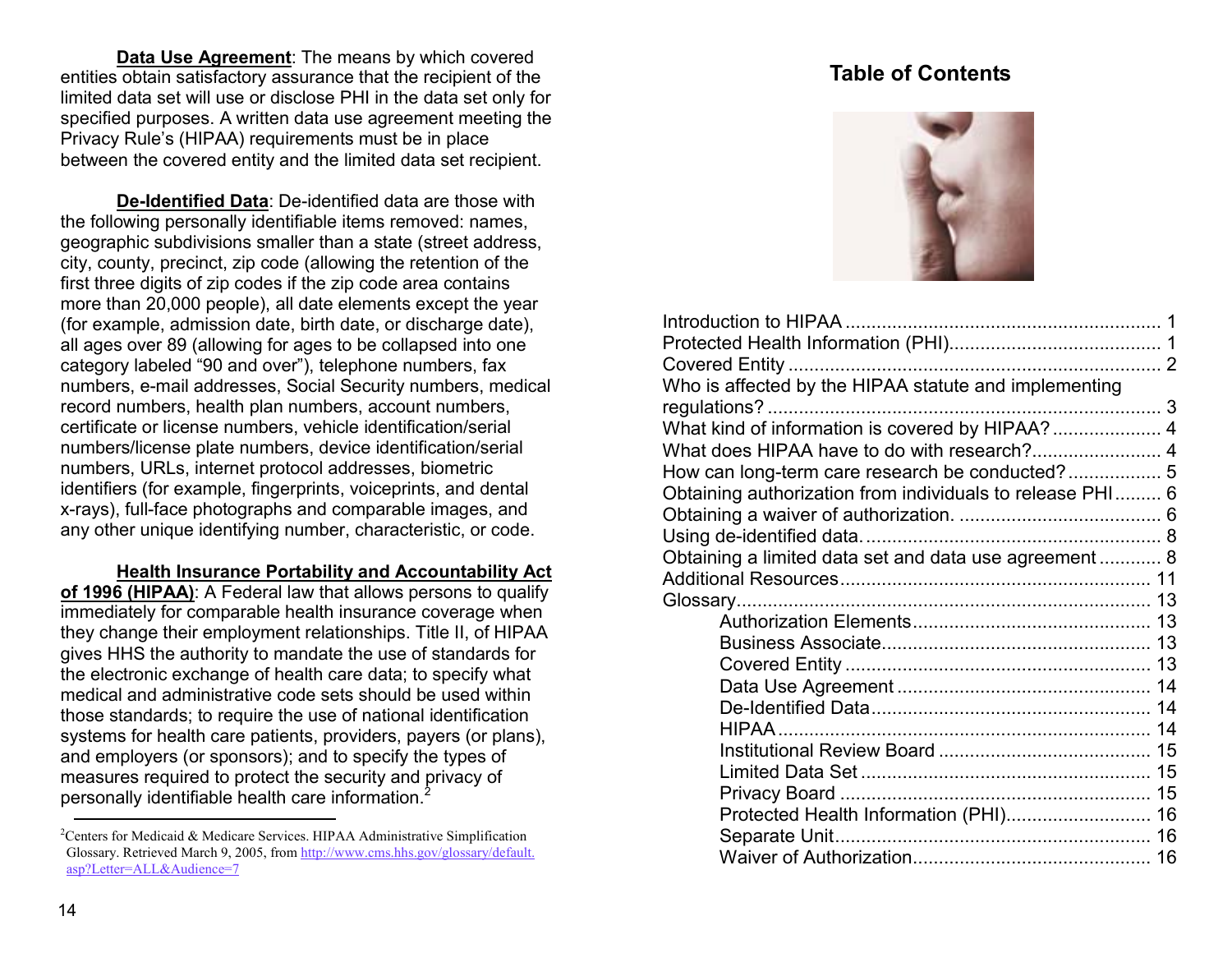#### **Glossary**

**Authorization Elements**: Information that must be included in a written authorization of PHI. These elements are: a specific and meaningful description of the elements of PHI to be disclosed, the names or other specific identification about the person, persons, or class of persons (e.g. "researcher's staff") authorized to make the request for use or disclosure, the names or other specific identification of the persons to whom the covered entity may make the requested use or disclosure, a description of the purpose of the requested use or disclosure, an authorization expiration date or event (for research purposes "none" or "the end of the research project" are acceptable), signature of the individual or his/her legally authorized representative (with a description of the representative's authority, e.g. "John Smith, Power of Attorney for Jane Doe"), and the date. It also must include a statement that the participant has the right to revoke authorization at any time, an indication whether treatment or enrollment in services, or benefits is dependent on authorization, the consequences of refusing to sign the authorization, and a statement that the PHI may be re-disclosed by the recipient. (For example, a researcher might disclose PHI to a sponsor or funding agency. If the funding agency was a not a business associate of the research organization, nor a covered entity, the Privacy Rule would no longer apply although they would still be required to maintain confidentiality responsibilities under other laws.)

**Business Associate**: A person who performs or assists in the performance of a function or activity involving the use or disclosure of individually identifiable health information such as claims processing or data analysis. A person employed by a covered entity is not a business associate of that entity.

**Covered Entity**: A health plan, health care clearinghouse, or health care provider, and in some cases researchers, who use electronic transmission of health information in connection with a transaction in accordance with Health and Human Services' standards.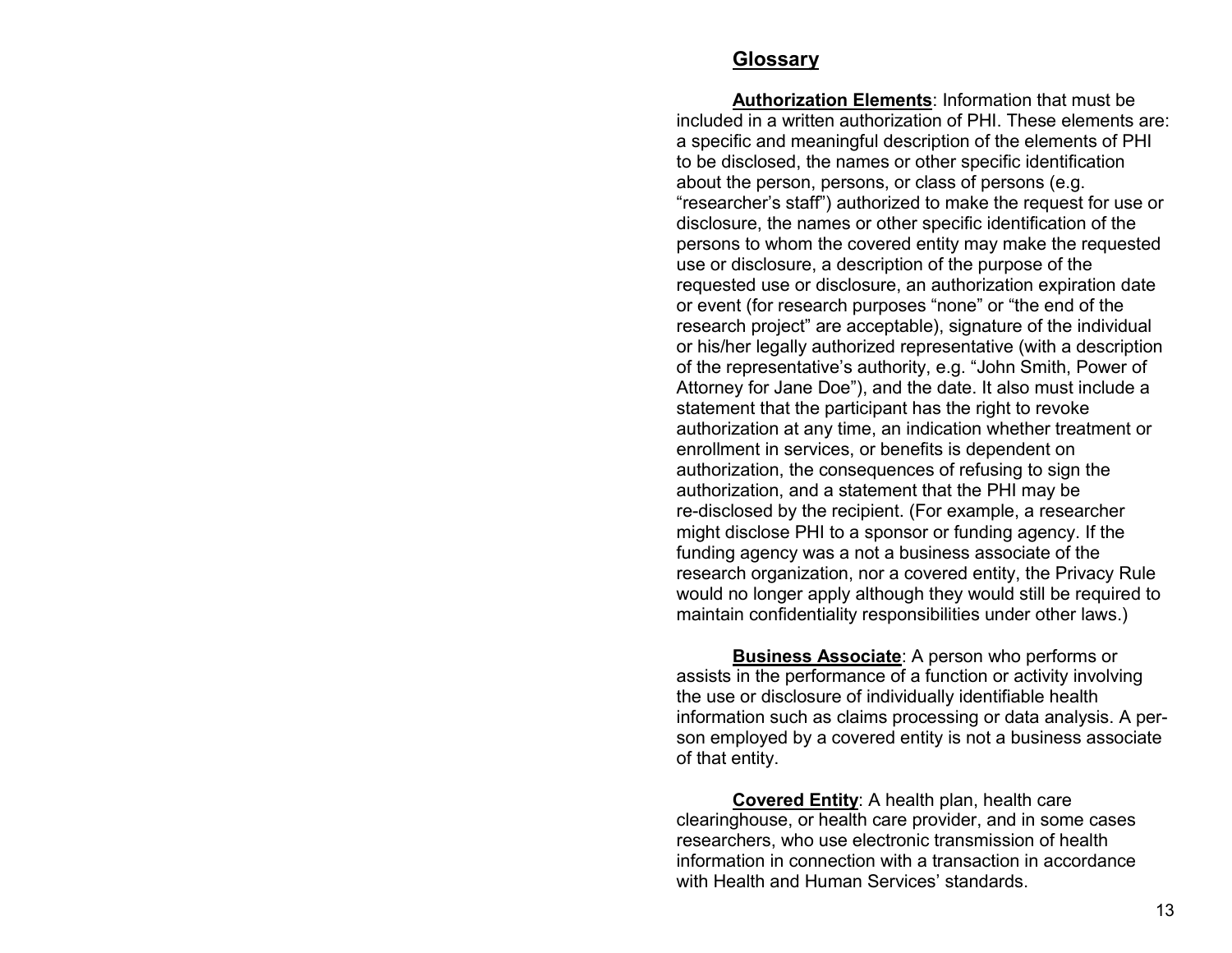- • Office of the Assistant Secretary for Planning and Evaluation U.S. Department of Health and Human **Services** http://aspe.hhs.gov/admnsimp/final/pvcguide1.htm
- • Office for Human Research Protections (OHRP), HHS http://www.hhs.gov/ohrp
- • State of Ohio. HIPAA Ohio. http://www.hipaa.ohio.gov/
- • Substance Abuse and Mental Health Services Administration (SAMHSA) http://www.hipaa.samhsa.gov/
- • University of Minnesota http://www.irb.umn.edu/guidance/hipaa/faqhipaa. cfm#waiver

ÚÚÚ

# **Introduction to HIPAA**

**The Health Insurance Portability and Accountability Act of 1996 (HIPAA)<sup>\*</sup> was primarily designed to protect** health insurance coverage for workers and their families upon a worker's change in or loss of employment. Besides insurance portability **HIPAA** has changed the way health care providers share and use **protected health information** (**PHI**) by establishing strict federal standards both for electronic data interchange (EDI) and for protecting patients' confidentiality.

The **HIPAA** Privacy Rule, effective in April 2003, is the first of three major changes that affect the entire health care

delivery system as a result of Title II of **HIPAA**—Administrative Simplification. The second major change occurred in October 2003 when new rules governing the electronic exchange of data between providers and health plans went into effect. A final **HIPAA** provision regarding the security of data was effective in April 2005.

 **PHI** includes 18 types of information such as patients' names, addresses, identification numbers—even their zip codes or license plate numbers. Health care consumers are notified of their rights to privacy every time they visit a new physician, dentist, or pharmacy. **HIPAA** was

**\***Boldfaced terms are included in a glossary at the end of this document.

**Definition-Protected Health Information (PHI):** This is individually identifiable health information that is transmitted by electronic media, maintained in electronic media, or shared in any other form or medium.



| SOCIAL<br><b>SECURITY</b><br>KUMBER<br>ACCOUNT                   |
|------------------------------------------------------------------|
| 000-00-0000<br>HAS BEEN ESTABLISHED FOR                          |
| JOHN DOE                                                         |
| SIGNATURE<br>FOR SOCIAL SECURITY PURPOSES-WOT FOR IDENTIFICATION |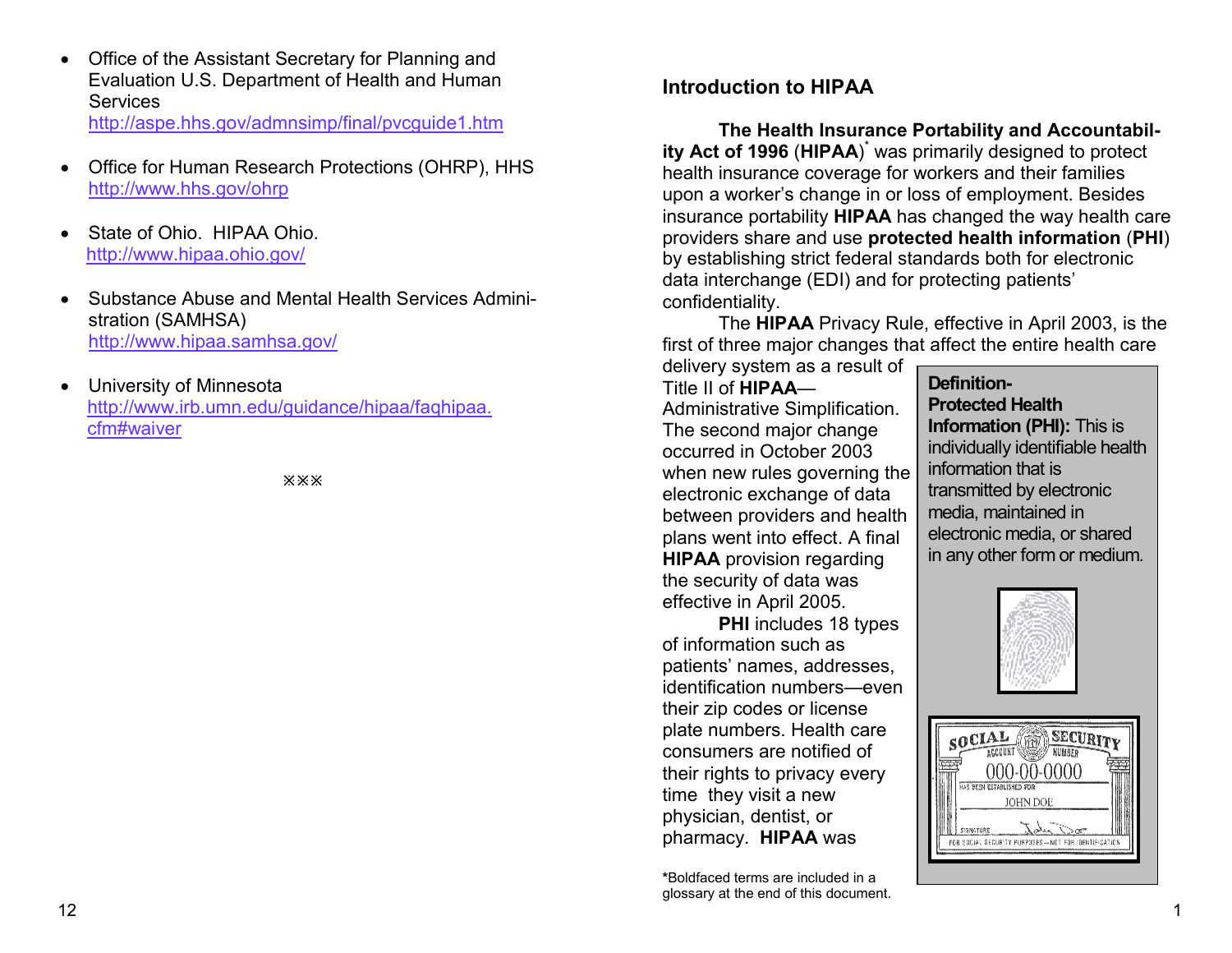designed to protect the confidentiality of health care recipients and to prevent unauthorized access to and use of health care information. In addition to changes in the way our dentists, physicians, and pharmacists do business, **HIPAA** has also changed the relationship between long-term care service providers, their clients, and researchers. The scope of activity to which the **HIPAA** privacy rule applies is often viewed too narrowly. **HIPAA** applies to other types of providers and intermediaries besides doctors, hospitals, and health insurance carriers. Nursing homes and home care agencies are subject to **HIPAA** regulations as well. For example, the state of Ohio has determined that **HIPAA** applies to all its Medicaid home and community-based waiver programs such as PASSPORT.

Long-term care service providers often are approached by researchers for access to their clients or residents to participate in a variety of research studies. A group of gerontology students may want to interview residents about their lives during World War II, a faculty researcher may want to recruit caregivers for a study on time-use among families who receive home and

community-based services, or a medical school researcher may want to test a gaittraining program with older people prone to falls. Long-term care clients often provide a ready pool of participants who share some quality that is important to research. Long-term care

providers (**covered entities**) often invite

#### **Definition-**

A **covered entity** is an organization that transmits health care information electronically for a variety of purposes such as payment. through a variety of other

# Although they may share health care information

means – orally, or on paper, they are subject to **HIPAA**  regulations.

researchers into their facilities or organizations to help them improve their services or to evaluate a new program or intervention.

# **Additional Resources**

# **HIPAA Privacy Rule**

• The final HIPAA Privacy Rule is available at http://www.hhs.gov/ocr/hipaa 45 Code of Federal Regulations, Part 160 and Subparts A and E of Part 164.

# **Agencies**

- Office for Civil Rights (OCR), Department of Health and Human Services (HHS) http://www.hhs.gov/ocr/hipaa
- Agency for Healthcare Research and Quality (AHRQ) http://www.ahcpr.gov/
- Centers for Disease Control and Prevention (CDC) http://www.cdc.gov/nip/registry/hipaa7.htm
- Food and Drug Administration (FDA) http://www.fda.gov/
- Indian Health Services (IHS) http://www.ihs.gov/AdminMngrResources/HIPAA/index.cfm
- Mental Health in Ohio HIPAA Website http://www.mh.state.oh.us/hipaa/hipaa.index.html
- National Institutes of Health (NIH) http://privacyruleandresearch.nih.gov/
- North Carolina Healthcare Information and Communication Alliance, Inc. (NCHICA) http://nchica.org/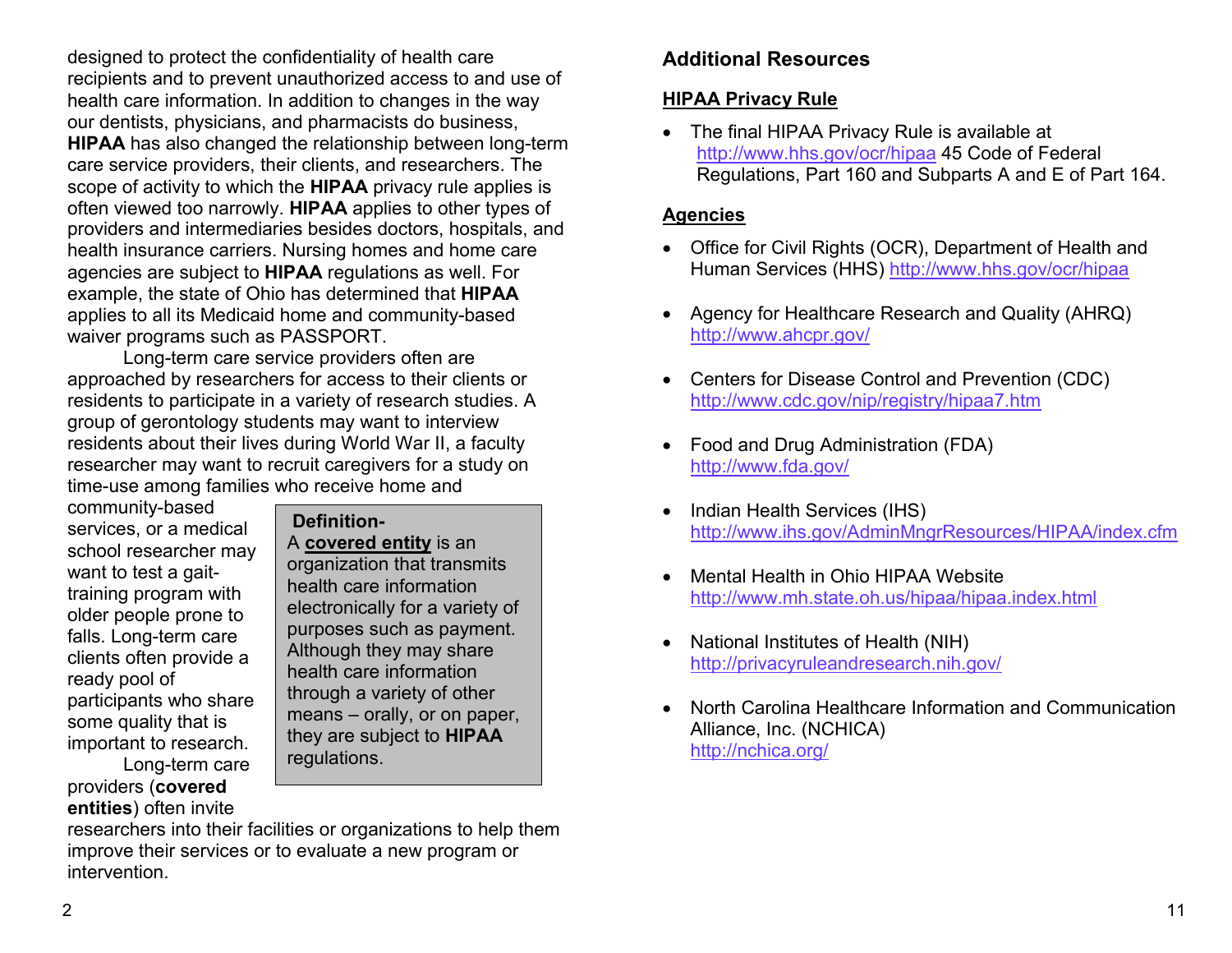**agreement**, it has violated the Privacy Rule. If a **covered entity** knows a recipient with a **data use agreement** has violated the agreement the **covered entity** must take steps to correct the activity or practice. If these steps are not successful, the **covered entity** must discontinue disclosure of **PHI** to the recipient and notify the Department of Health and Human Services.

This summary provides a brief look at **HIPAA** and its implications for research in long-term care. The information in this brochure is designed to educate and promote discussion and should not be construed as legal advice. Final decisions as to the appropriate strategies to be followed for researchers should be made by **Institutional Review Boards** and, where necessary, with advice from appropriate legal counsel.

**XXX** 

 Long-term care providers may allow researchers to interview their residents as part of an evaluation of longterm care services, or they may allow gerontology students to interview residents as part of a research methods class.

 The problem today is how to ensure that important research regarding long-term care service provision continues, while protecting long-term care providers and clients. The questions below are designed to address the **HIPAA** issues relevant to researchers in long-term care.

**XXX** 

#### **Who is affected by the HIPAA statute and implementing regulations?**

Any health care plan, health care clearinghouse, or health care provider that transmits individually identifiable health care information electronically is a **covered entity**  and is required to comply with **HIPAA**. A long-term care facility that transmits data to the state Medicaid office electronically is a **covered entity**. A service provider that submits claims to Medicaid is a **covered entity**. Researchers might also be considered **covered entities** if they are employed by a university that has a hospital unless the hospital is designated as a **separate unit** within the university, and the researchers are not employed in that **separate unit**. In that case, only the hospital and its workforce would be **covered entities**. However, researchers who receive health care information from **covered entities** have certain obligations under **HIPAA**. **Covered entities** may enter into **business associate**  agreements with other individuals or organizations to provide services using **PHI** on their behalf. For example, **business associates** might provide accounting services based on **PHI.**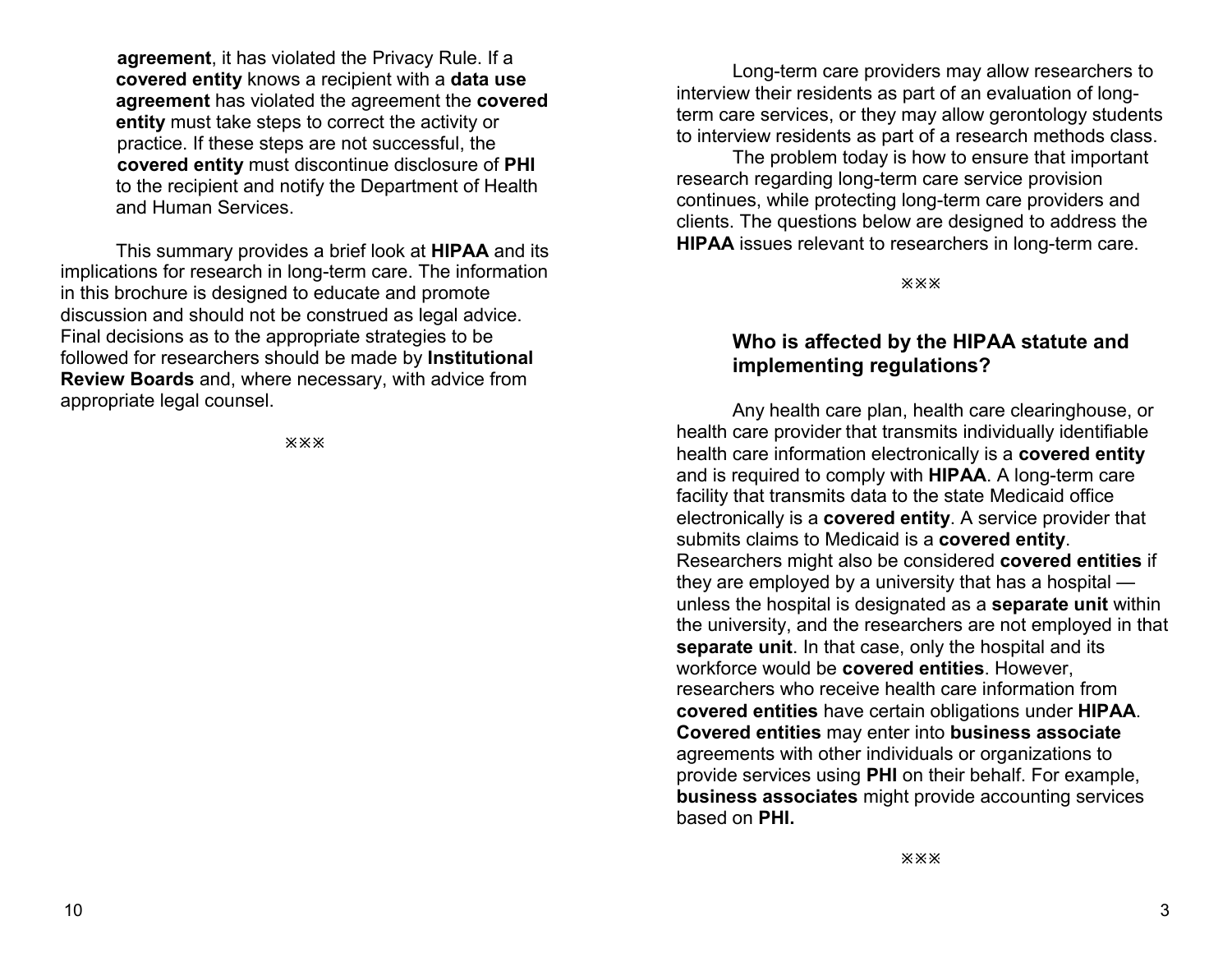## **What kind of information is covered by HIPAA?**

Any information collected by a **covered entity** that relates to the past, present, or future physical or mental health condition of an individual; the health care provided to an individual; or the past, present, or future payment for the provision of health care to an individual is **Protected Health Information (PHI)** and therefore subject to the **HIPAA** rule**.** Information also covered under **PHI** includes demographic items such as name, address, and social security number that would allow the identification of an individual (see the glossary for a complete list). The information does not have to be collected or transmitted electronically—information transmitted orally, on paper, or electronically, is **protected health information**.

**XXX** 

## **What does HIPAA have to do with research?**

According to **HIPAA**, research is subject to regulation. "Research" is defined by federal law as: "a systematic



investigation, including research development, testing, and evaluation, designed to develop or contribute to generalizable knowledge" (45 CFR 164.501). **HIPAA** covers ONLY research that includes health care information as one of its components. **HIPAA** does not replace other federal or state guidelines

governing human subjects in research; it supplants those regulations with specific guidelines concerning the privacy of information obtained or created in the course of conducting research.

**Covered entities** can still conduct their own quality assessments and outcomes and evaluation research outside the **HIPAA** regulations as long as they are not attempting to create generalizable knowledge. If, however, they see their

**set** with a research organization. A **limited data set**  excludes specified direct identifiers of the individual or of their relatives, employers, or household members.

#### A **data use agreement** must:

- 1. Establish the permitted uses and disclosures of the **limited data set** by the recipient, consistent with the purposes of the research. Use may not include any disclosure that would violate the Privacy Rule if done by a **covered entity**;
- 2. Limit who can use or receive the data; and
- 3. Require the recipient to agree to:
	- a. Limit its use or disclosure of the information to the use permitted by the **data use agreement** or as otherwise required by law;
	- b. Use appropriate safeguards to prevent the use or disclosure of the information other than as provided for in the **data use agreement**;
	- c. Report to the **covered entity** any use or disclosure of the information not provided for by the **data use agreement** of which the recipient becomes aware;
	- d. Ensure that any agents (including subcontractors, to whom the recipient provides the **limited data set**) agree to the same restrictions and conditions that apply to the recipient with respect to the **limited data set**; and
- 4. Not re-identify the information or contact the study individuals. If a **covered entity** is the recipient of a **limited data set** and violates the **data use**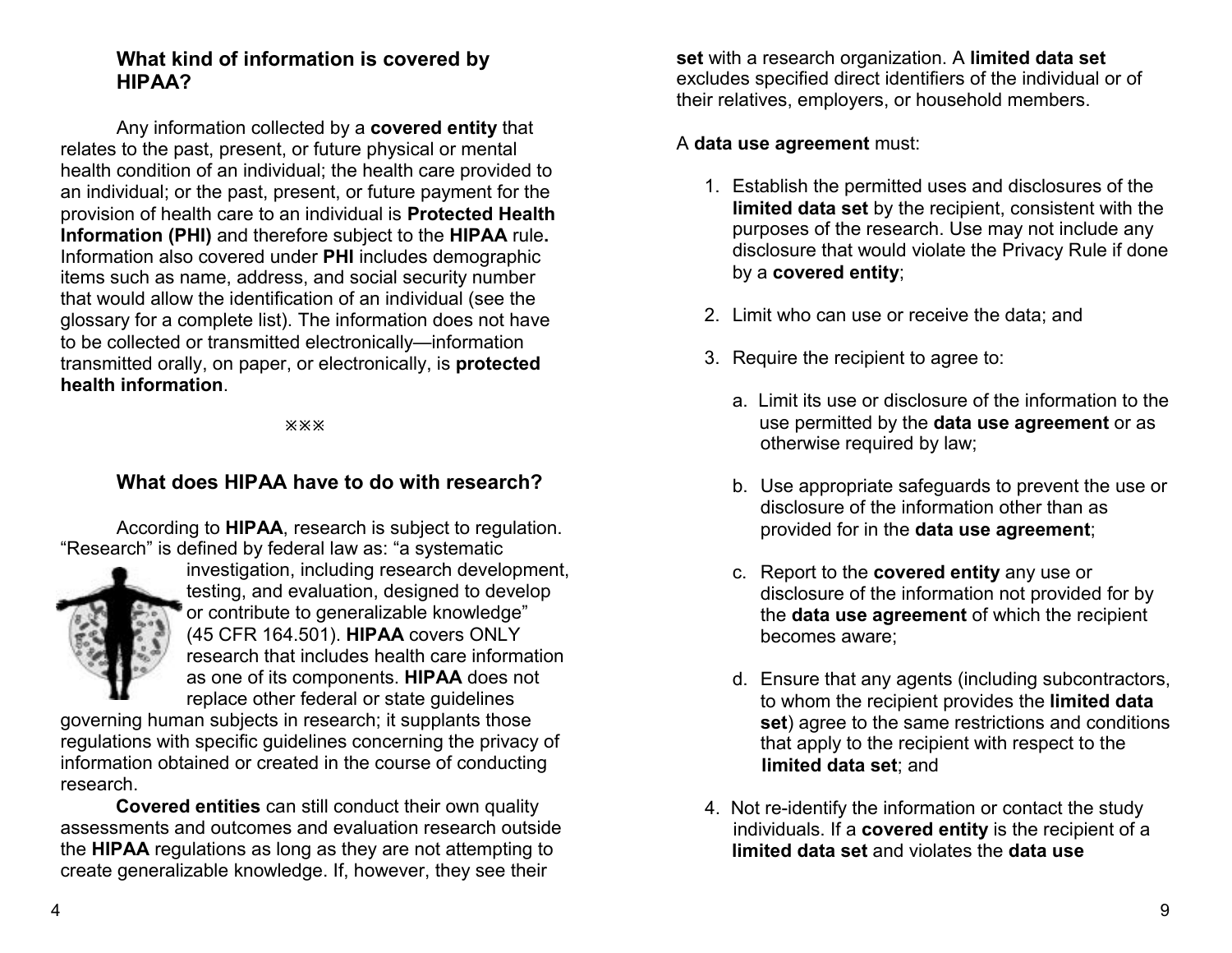**covered entity** (service provider) with the approval it needs to release names and addresses to a researcher for research subject recruitment. Also, if researchers carefully monitor the safety of the **PHI** while conducting their research and maintain the **PHI** no longer than necessary, and the **PHI** elements are necessary to reasonably conduct the research, the criteria for **IRB** approval of a waiver or alteration of authorization have been met.

**XXX** 

#### **Using de-identified data.**

**De-identified PHI** contains no individual identifiers; the identifying data are stripped or removed from a data set by a **covered entity** before the data are provided to researchers. The Privacy Rule allows a **covered entity** to **de-identify data** by removing all **PHI** elements that could be used to identify the individual or the individual's relatives, employers, or household members. The **covered entity**  also must have no actual knowledge that the remaining information could be used alone or in combination with other information to identify the individual who is the subject of the information.

**De-identified information** is *not* subject to the **HIPAA** Privacy Rule.

**XXX** 

#### **Obtaining a limited data set and data use agreement.**

A **limited data set** can be used for purposes of research, public health, or health care operations without the researcher obtaining an individual's authorization for its use or disclosure as long as a **data use agreement** is in place.

The **HIPAA** Privacy Rule allows a **covered entity** to enter into a **data use agreement** for sharing a **limited data** 

knowledge base as having usefulness outside their organization, they are likely to be seen as conducting research, particularly if they publish or present their findings to people outside their organization.

When researchers recruit research participants through service providers, identifying residents by name implicitly divulges that a person of that name is receiving a particular type of long-term care service or even is associated with a certain diagnosis. Any information about the services someone is receiving is **protected health information**. There are strategies, however, that will allow researchers to recruit clients through service providers and to conduct research in long-term care settings.

**XXX** 

### **How can long-term care research be conducted?**

There are a number of strategies that can be followed to conduct **HIPAA** compliant research on long-term care services and clients. These are: obtaining authorization from

individuals to release **PHI**, obtaining a **waiver of authorization** from the research organization's **Institutional Review Board (IRB)**, using **de-identified data**, or using a **limited data set**. As with many research choices, there are advantages and disadvantages to each of these; the strategy chosen depends upon the research question, the

**Definition-Institutional Review Board (IRB):** An **IRB** is a board or other group designated by an institution to review the legal and ethical aspects of research involving humans as subjects.

population being studied, and the level of time and effort that the researcher can devote to obtaining health information.